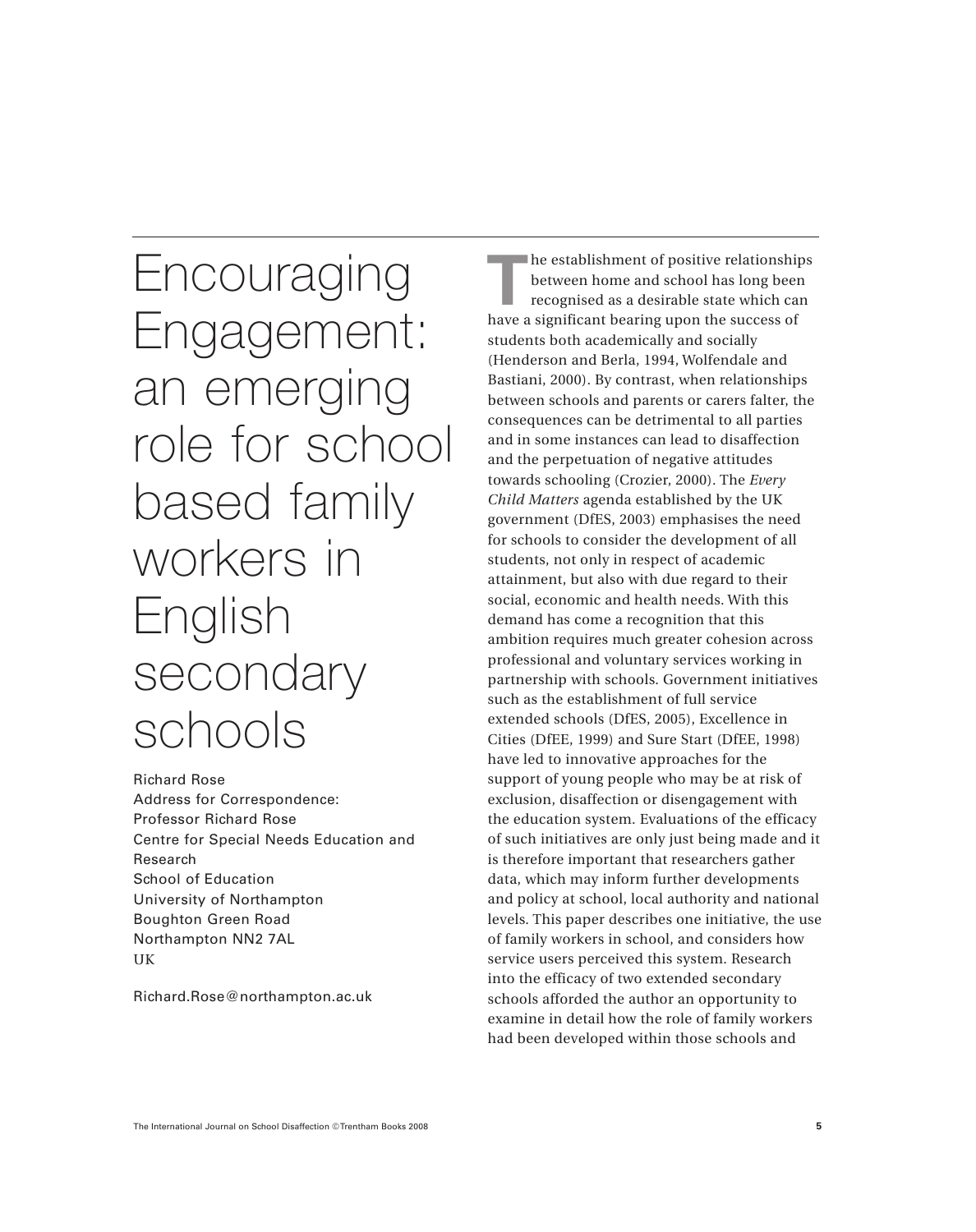what their impact was upon students, parents and the schools themselves.

## **The study**

Research was conducted over a period of 18 months in two English secondary schools. Both offered extended services to students and their families through extra-curricular activities and services such as breakfast clubs and homework clubs, the provision of social, health and voluntary services and the opening of the schools for community use. Each of the schools was similar in size, having approximately 900 students on role. The schools were located in an area which had experienced high levels of social upheaval and deprivation following the demise of a number of traditional industries, including coal mining. The most recently updated UK National Statistics (2004) at the time the research was conducted placed the area in the top 18% of most deprived areas in the UK, with higher than average unemployment and a high dependency upon social welfare provision. The aim of the research study was to evaluate the effectiveness of provision made by the schools to promote greater cohesion across professional services and to strengthen engagement with the local community. Semi-structured, face to face interviews were conducted with key stakeholders and providers involved in the schools including students, teachers, headteachers, parents, professionals from other agencies, other school staff and local authority representatives  $(interviews N = 73)$ .

The research provided a rich data set of information pertaining to many aspects of the work of the school. In particular it became apparent that the awareness that some students' access to learning was at times impaired by social and family difficulties had led to specific actions in an attempt to address the challenges that they faced. A commitment to improved engagement with families and the local communities was seen in the number of

initiatives deployed, including activities aimed at forming partnerships with both parents and professional colleagues from a range of agencies. However, of the many innovations adopted by the schools it was the deployment of family workers, charged with a responsibility for direct liaison between school and home, which was most often referred to by professionals, students and parents as making a significant contribution to addressing the needs of students at risk of failure. It quickly became apparent to all parties engaged in the research that for a small but significant number of students, the role played by family workers employed by the schools was significant in influencing the attitudes and beliefs of both students and parents about the relevance of schooling to their personal circumstances. It was also evident that these professional colleagues were perceived to be important figures in promoting the schools' agenda of increased inclusion and retaining students at risk within the education system.

#### **The role of the family worker**

Family workers appointed to the schools had responsibility for liaising between schools and homes. Whilst employed directly by the schools, their background and training was firmly founded upon a social work and care model. Their day to day line management was located within the schools through the school senior management team. However, their operational management was in part overseen by a senior social worker who was employed by the Local Authority and who maintained an autonomous position in relation to the schools. All parties saw this management structure as important as it provided an immediacy of access to social service facilities, provision and expertise when needed. Furthermore, the overseeing of the family workers by a senior social worker afforded support to these key workers from a source of expertise which would not ordinarily be available within schools. However, the day to day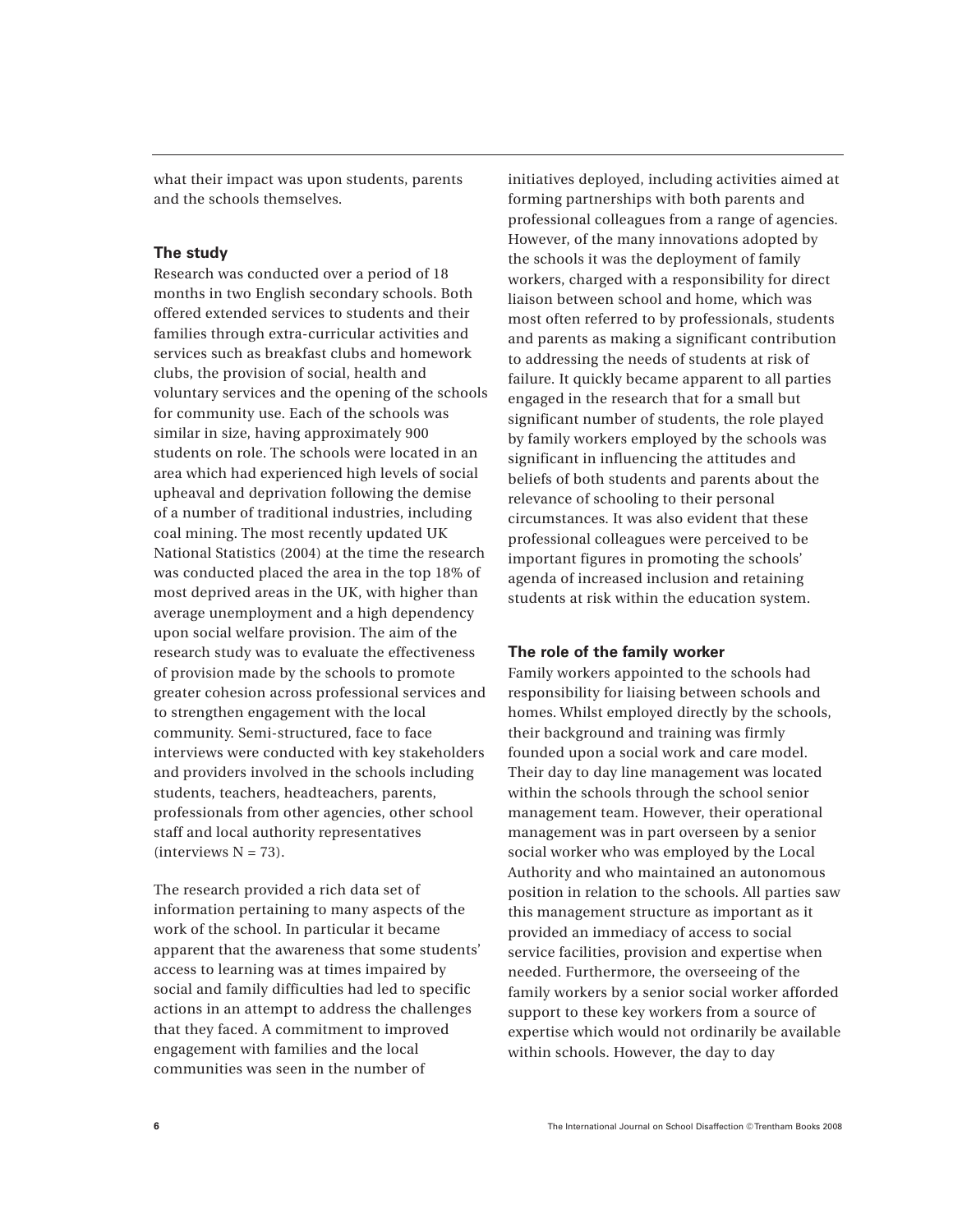management role of senior managers within the school, who had a greater familiarity with both school operations and the daily activities with which students were engaged, was seen as equally important and critical to the functioning of the family worker role.

Of course, this split management approach had the potential for conflicts of interest. Turnbull and Turnbull (2001) have emphasised the difficulties of collaboration with parents when a number of agencies are involved. Similar concerns have been expressed by parents (Norris and Closs, 2003) who sometimes perceive that representatives of different agencies have differing agendas and are not always successful in achieving a cohesive approach to supporting students or their families. Pinkus (2005, p184) has identified four principles for effective partnership.

- consensus about purpose
- **Clarity about who is involved and why**
- equal distribution of power between partners
- implementing transparency and accountability mechanisms for monitoring the partnership

Each of these principles was apparent to the researchers as they observed the daily operation and management of the family workers. In the schools researched for this study, time had been invested in developing positive working relationships between partners and in the establishment of clear lines of communication and responsibility. Regular meetings between all partners in this process enabled operational difficulties to be dealt with quickly. However, of greater importance was the consensus achieved between partners with regards to the task in hand and the ways in which this would be tackled and monitored.

A well established model of referral enabled all staff within the schools to feel confident that they had access to the family workers and that

they would endeavour to respond to needs as they arose. Heads of year played a critical role in co-ordinating concerns and requests brought to their attention by school staff and were key figures in the decision-making processes surrounding intervention. Once a decision had been made to make contact with a family, a well defined set of procedures with desired outcomes was constructed prior to the family worker making an initial visit to the home. From this point, the family worker played a pivotal role in all dealings with parents and would co-ordinate all liaison between the home, the school and other agencies. They would always be informed of concerns expressed by a teacher or other member of the school staff, or by a professional from another agency involved with a student. Discussion with key individuals involved with the student enabled a quick decision to be made about the necessity or otherwise to engage with parents and assisted in defining a clear focus for action with intended outcomes.

# **Service users' comments on the family worker role**

Family workers were seen as providing valuable support to parents, students and the schools as a whole, demonstrated in the positive comments provided in interviews with service users from each of these three groups. Students saw the family worker as someone in whom they could confide and trust to take affirmative action on their behalf whilst maintaining confidentiality and respecting their own opinions and life style. They were also able to rationalise the ways in which the family worker needed to maintain a balanced approach not only to supporting them as individuals, but also to working with families and the school. Students often perceived the family worker to be a critical friend, but they were also able to articulate how the family worker role could benefit not only themselves but also their parents or the family as a whole. The following comments from students were typical of those given in interview and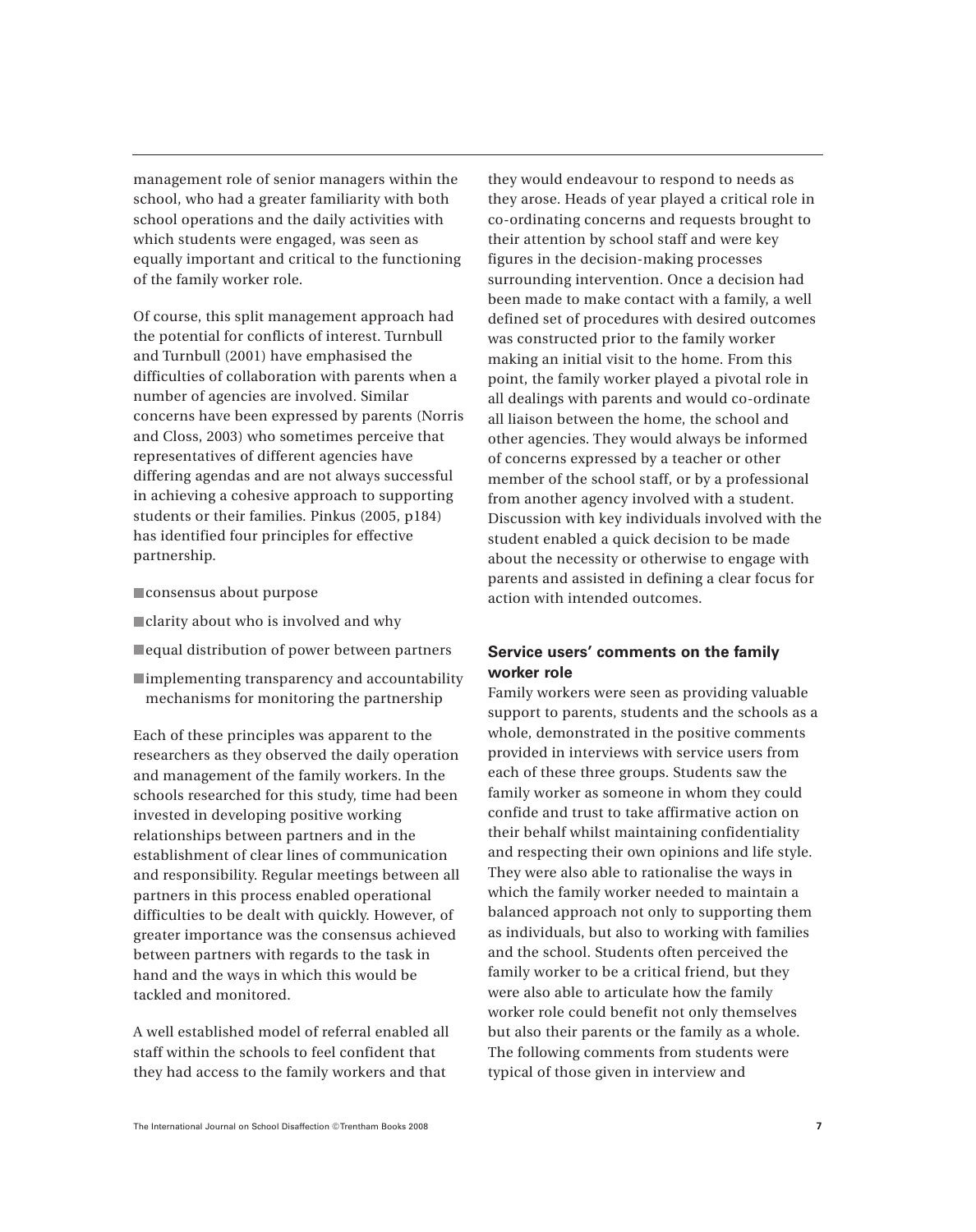representative of the perception which students had of the family worker role.

*She (the family worker) like helps you. She helps us do lots of things. She is my mum's friend as well.*

*She gave me lots of support when I needed it when my mum was in hospital – shopping, transport with taxis and all that, and she helped me really, gave me advice and stuff, she helped me.*

In some cases students reflected upon their own actions in response to the intervention of a family worker. They were able to demonstrate what they had learned through conversation with the family worker and the benefits of applying the advice given.

**Student**: She helps you with behaviour

**Researcher**: Right, OK. In what ways does she do that?

**Student**: Just like talks to you about different ways you can help yourself and she tells you stuff like, you should not do that, but try not to, and stuff. So she talks to you.

**Researcher**: Just talks to you? Does it help you?

### **Student**: Yes

**Researcher**: Do you feel like you have used any of the stuff she has told you and it has actually worked?

Is there an example you can tell me?

**Student**: Well, something she said to me, it stopped me being naughty. She was saying that there is no point in shouting back at teachers, 'cause at the end of the day you are going to go home and you are going to be right upset with thinking about it. But they are going to go home and laugh about it, sit down nice and warm and forget about it next morning. Just going to be laughing about it. It is you that is going to get into trouble for it, so that stopped me mouthing back at teachers, 'cause I don't

want teachers to feel good about having a go at me.

The expression of belief that the family worker was there not only to support the student, but could also have a positive impact upon family life, was further endorsed by those parents interviewed during the research.

*(The family worker) I can speak to, I can tell (the family worker). I know that I can trust her and I feel that she is strong for me when I need it but she backs off when I need that.*

*(The family worker) has actually stopped me from going around the bend, you know, she has phoned me and sat and listened to me yawn on, you know about all my worries and I have felt 100% better after. Just knowing there is somebody on the other end of the phone who will give me an ear, you know? And that is brilliant.*

These parents clearly saw the family worker as providing a personal service based upon trust and respect. They also recognised that they had been given time and a commitment from the family worker, which had enabled them to rationalise their own situation as well as focus upon the difficulties confronted by their child. In many instances parents were able to give explicit descriptions of how the family worker had impacted upon the performance of their child in school and had thereby benefited themselves and their relationship with both the school and the student.

*Well what it was is my son, he wouldn't open up to no-one, he wouldn't talk to no-one. But (the family worker) managed to get through to him and it did, although it took a while with him, she did get through to him and he did find it helpful with her... I mean, you know, he wasn't seeing her like every week but she was there if he needed her and he did seem to open up to her. And at the moment one of my other children sees (the family worker) just on – it could be*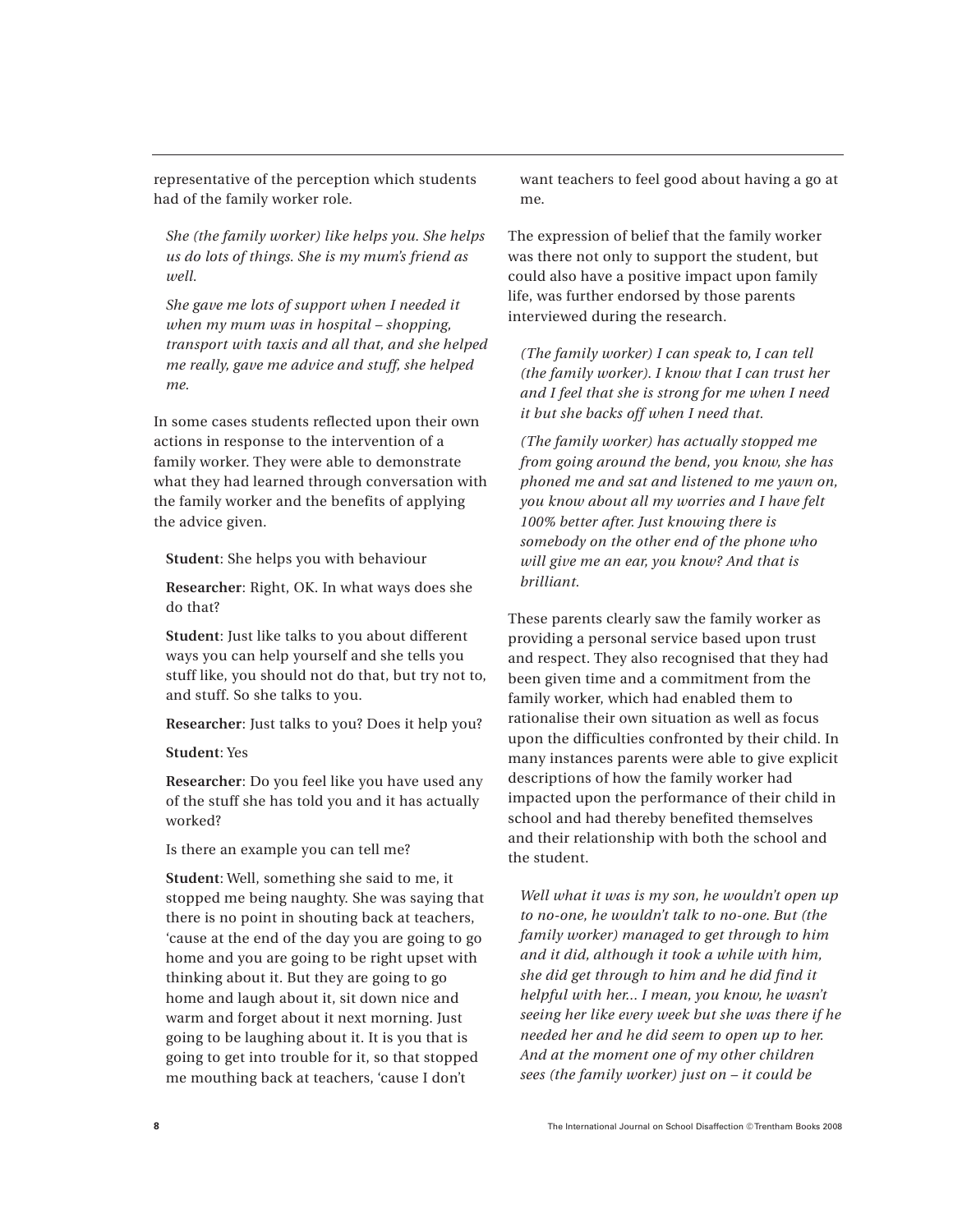*every month or so, just to see that she is alright, if she has got any problems in school. And (the family worker) has helped her to sort out a few things as well. So to me the whole project was really helpful because without it I didn't know where else to go.*

Some parents expressed a view about the way that they believed they were perceived by the school and were able to demonstrate how the family worker had assisted in building a bridge between the school and themselves. In this transcript excerpt a parent has been encouraged not only to express her opinions, but also to see the point of view of the school. She sees the role of the family worker as an essential one in enabling a relationship with the school and with social services to be maintained. The recognition that the family worker is someone who can be trusted is clearly important to this parent and has enabled her to discuss her feelings and express her opinions in a positive manner.

*School looks upon me as a very manipulative person and I can understand why they are saying it because I have been. But (the family worker) has helped me to open my eyes and realise just what it is that everybody has been saying to me, they have made me really question everything I do. I have a social worker that is really, really too hard. I can understand why she is doing what she is doing because I do need a shove, but not to the extent that my social worker has made me. (The family worker) has been there to support me with that. She puts it in a different way but still gets the message across, where I felt with my social worker I am some sort of criminal... (The family worker) I can speak to. I can tell (the family worker). I know that I can trust her.*

The impact of family workers was equally well articulated by teachers within the two study schools. Understandably, teachers tended to focus upon the changes they saw in students and how this had assisted in overcoming difficulties

and lessening the risks of disaffection or exclusion. An example of this can be seen in the following excerpt from an interview with a head of year who had asked for intervention from the family worker to assist with a student whose attendance had become a cause for concern. Of particular note is the teacher's perception that communication between school and home had broken down and that the student's mother had developed a negative view of teachers.

*She (student) now fits in and she is a lot happier and she attends well. And it has just changed her whole life in that sense, because she was going down the route of non attending and that school held nothing. So by (the family worker's) work, she has actually been able to speak to mum. Her mum wouldn't speak to me and she wouldn't speak to any teachers because in her eyes we are a waste of time, you know? So just the different aspect and (the family worker) having that knowledge from the social services background meant putting mum in touch with other things that she can access or ways of dealing with it.*

# **Moving forward**

Conversations with service users about the role of the family workers in these two schools provided a useful indication of how a key individual playing a liaison role between school and home can have a positive influence in preventing or addressing disaffection or disengagement. However, if we are to learn from the experiences of these schools it is necessary to consider those factors which were critical to their success.

The independence of the family workers who, in this case, can be seen to have been embedded within the schools whilst maintaining autonomy by being partly managed from an outside agency is significant. While parents recognised that the family worker came to them through the school, they trusted them as independent individuals in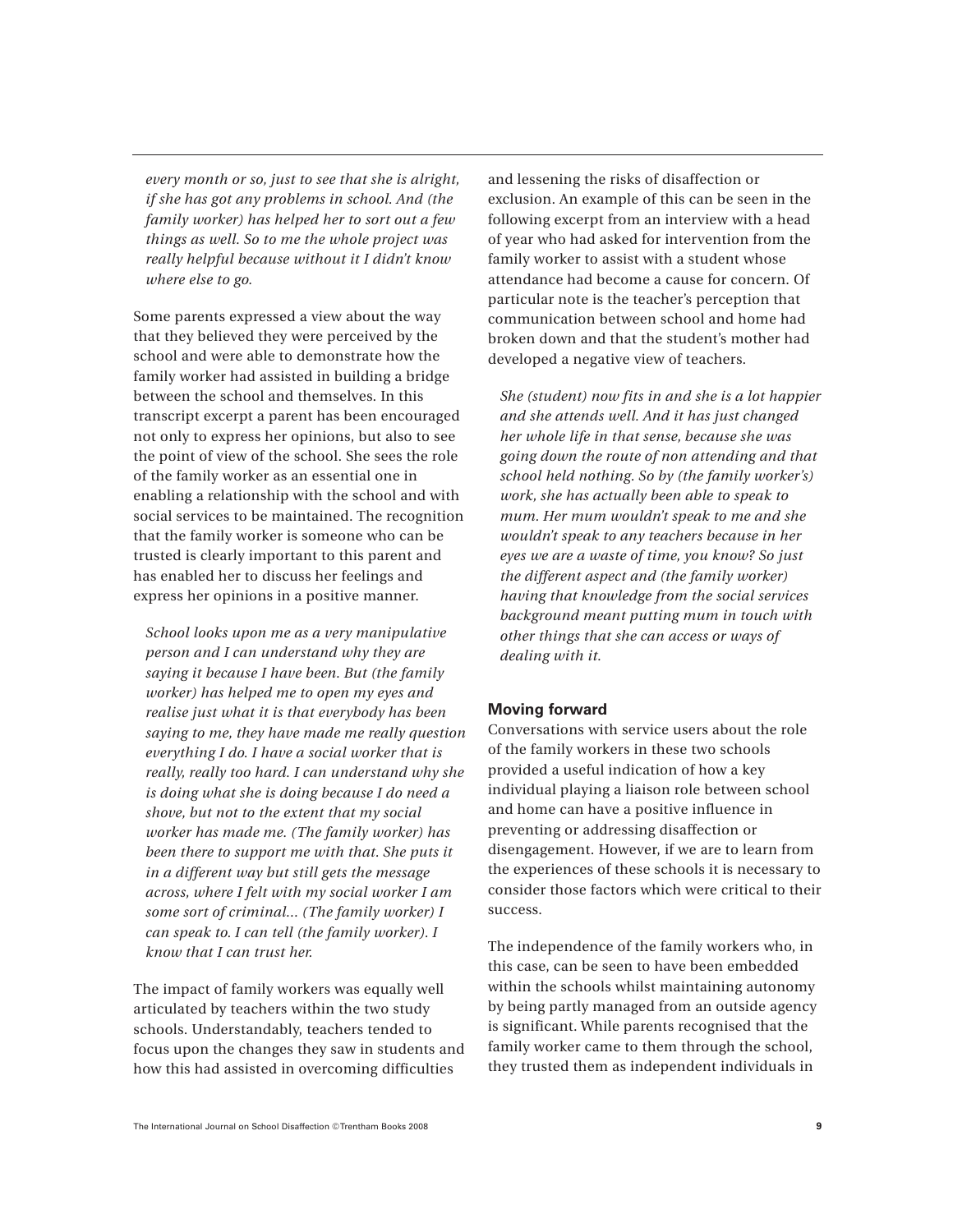whom they could confide in a way which would be impossible with a teacher or other member of the school staff. Todd (2007) has suggested that some parents see themselves as being consumed by negative views, which present them as inadequate and failing to respond positively to the demands of supporting their children through school. Such negativity can become an impediment to the development of positive home and school relationships. In such instances, the role of an independent arbiter who is afforded the time to establish a relationship with a parent is helpful in building confidence and conveying positive messages about the student and their schooling.

The credibility of the individuals undertaking the family worker role was certainly a significant factor in the success witnessed in these schools. The considerable respect and appreciation shown towards both the individuals and the work which they were undertaking was achieved in a number of ways. Firstly, the family workers showed themselves to be good communicators who were willing to engage with school staff and other professionals at a number of levels. They made themselves available for both formal meetings and informal conversations about students, but equally important, they employed an approach which ensured that each conversation was followed up and where appropriate, actions were taken. Lacey (2001, 2003) indicates that such a climate cannot be created without the commitment of senior managers in a school who create structures for the development of supportive systems. In the case of both these schools, the family workers had regular and direct contact with senior managers who placed an emphasis on enabling them to access both the procedures and resources required to fulfil their responsibilities. Secondly there was an appreciation on the part of school staff that the family workers had skills and experiences which were different from but complementary to those of teachers and that these could be significant in enabling the school

to achieve its goals. Sergiovanni (1984) has discussed how individuals coming from outside of an organisation can bring positive influences to bear upon decision making if their skills and understanding are recognised by the individuals within that organisation. The profile of the family workers within the two schools researched was such that all staff and students were aware of their role and the importance attached to this by senior managers. This enabled the family workers to conduct their duties confident in the knowledge that their role was respected and would be supported throughout the school.

A further important factor, which contributed significantly to the successes achieved by the family workers, was their personal attitude towards the individual students, their families and the staff with whom they worked. Rogers (1980) has emphasised the need for acceptance, which is inherent within all individuals. He stresses that when a student believes that this acceptance is conditional and that those conditions are imposed by figures of authority, this may lead to disaffection or withdrawal. Rogers suggests that a key factor in working with vulnerable individuals is the expression of *unconditional positive regard* whereby a person in a position of power or authority communicates absolute acceptance of that individual as being worthy of interest and attention. The family workers observed for this study played a non-judgmental role in respect of the students and families with whom they worked. This enabled them to gain the confidence of individuals and to demonstrate to them the benefits of establishing a close working partnership.

#### **Conclusions**

The observations made in this paper are based upon small scale research which cannot therefore be widely generalised. However, the study does suggest that the development of the role of family workers such as those deployed at